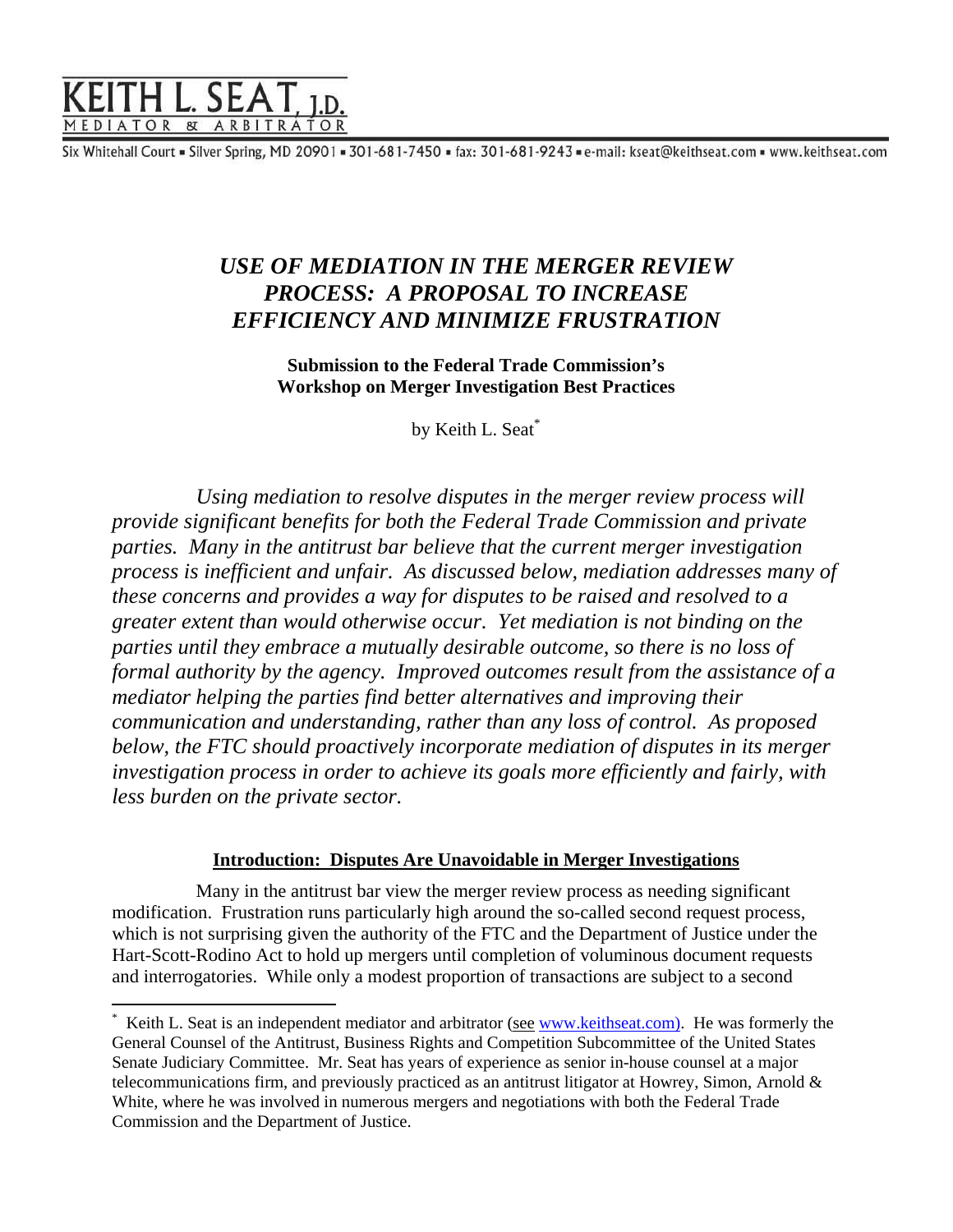request, the issuance of a second request can slow down a merger by months and impose millions of dollars of additional costs on the parties.<sup>[\\*](#page-1-0)</sup>

Once a second request is issued, the process invariably turns to negotiation with agency staff to determine if there are ways to reduce the scope of the request and the burden of compliance. Widespread agreement exists with the guiding principle that the agency should obtain what it needs from the merging parties to carry out its mission of stopping anticompetitive deals without imposing unnecessary burdens on the parties. The challenge comes in applying that principle, which leads to disputes and frustration. The private sector often pushes hard to try to save time and money by significantly limiting the second request, while the agency assumes that it only has one shot to get everything it may need to block an anticompetitive transaction. Narrowing the request makes the staff's job riskier and gives staff less time to analyze materials as they become available. Yet unnecessarily refusing to narrow the request makes the process less efficient for all involved and may inflict substantial harm on the merging parties. Similar disputes arise over whether the parties are in substantial compliance with the second request. Final determination of what must be produced is in the hands of the agency, which does not have to provide complete explanations and often cannot articulate why certain information is sought without giving away its confidential strategies. Worse, the outcome often turns on the arbitrary assignment of a particular staff attorney to the merger, for there are notable variations in the willingness of staffers to modify second requests.

To address concerns over this unequal relationship, the FTC recently revised its internal appeal process. Under that process, parties who feel that they have not reached a reasonable outcome with the staff attorney may file a formal appeal that is briefed and ultimately decided by the FTC's general counsel. However, despite the very high number of transactions, and numerous second requests that parties felt were not modified appropriately, only two appeals have been taken.

Many in the antitrust bar do not perceive internal appeals as a viable solution for two reasons. First, private parties are extremely reluctant to formally challenge the agency staff attorney who plays a central role in determining whether the transaction will be challenged as anticompetitive, and this is especially true at the beginning of the review process. And apart from the fear of retribution for going over the head of the staffer, there may also be a reluctance to raise suspicions about why the parties are trying so hard to shield certain categories or sources of information from disclosure. Second, there is significant question in the antitrust bar about use of an internal review at the FTC, and whether any agency decision-maker could be sufficiently objective when asked to overrule agency staff.

In short, the private sector clearly believes there is still a substantial problem with the merger investigation process, notwithstanding the FTC's appellate process. Mediation provides many benefits that can help redress those concerns, although it need not replace the appellate process if the Commission wishes to leave it in place.

#### **Mediation Offers Many Benefits in Resolving Second Request Disputes**

Many of the disputes that arise from second requests could be resolved through mediation, which would increase the efficiency and fairness of the merger review process. Mediation is a form of alternative dispute resolution in which a trained neutral facilitator helps the parties reach a voluntary, mutually agreeable resolution to the dispute. As a voluntary process, a mediator will be involved and obtain information about the merger only with the

1

<span id="page-1-0"></span><sup>\*</sup> While mediation may also be very beneficial in the remedy phase of merger analysis, this paper focuses on the benefits of mediation in the investigation phase, which is the subject of the FTC's current workshop.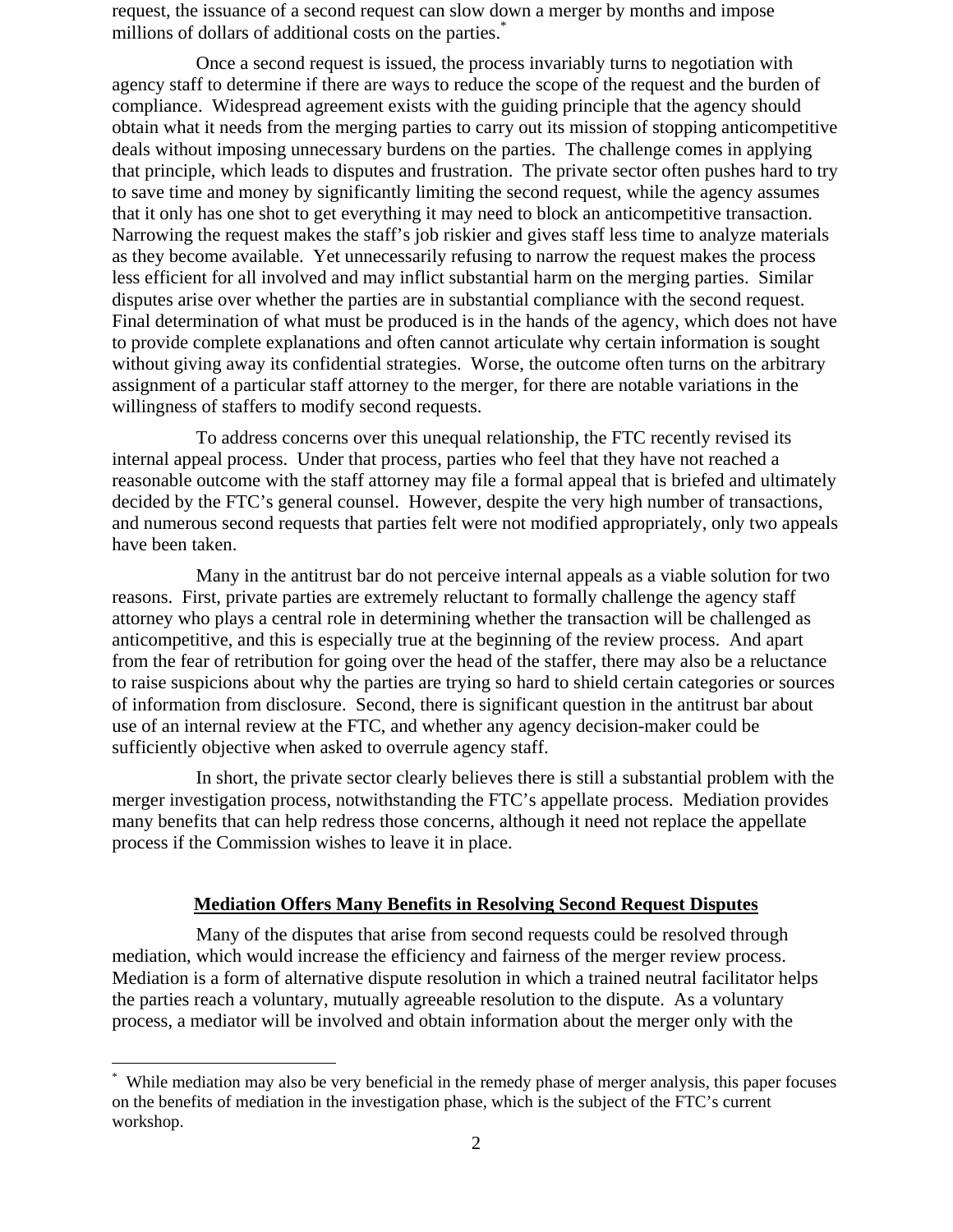consent of the parties. The mediator is not a decision-maker and does not hear evidence in order to render a decision, as would a judge or arbitrator. Instead, the mediator focuses on the business interests and concerns of each side and helps the disputants see where their interests converge and where they can find common ground. There are significant benefits to be gained by encouraging use of mediation, and the downside is small as the cost is reasonable and the time commitments modest.

- *Parties Control Outcome.* Mediation leaves the parties in control to determine the outcome of the dispute. Mediation does not take away the ultimate authority of the FTC to determine what must be produced in a second request, so staff need not fear a loss of power due to use of mediation. At the same time, explaining in the mediation the need for the information and data requested – and freshly listening to the reasons it may not be needed – can help loosen up entrenched positions and lead to real movement. With mediation there is never fear of a "bad" decision by a third party. If a satisfactory outcome cannot be achieved for both staff and private parties through mediation, all parties are in the same position with the same options as they were prior to mediation.
- *Confidentiality Is Preserved.* Mediation is generally confidential; information about a merger or second request would not be revealed to outsiders. Significantly, the mediator also preserves confidences of the individual parties, which can be very helpful in resolving disputes. Thus, each side can reveal confidential strategies and information that will not be shared with the other parties, which permit the mediator to determine if there are overlapping outcomes or compromises possible that the parties could not determine in the absence of a trusted third party. Further, the mediator can confidentially discuss and analyze the staff's rationale for seeking disputed information and then convey to the other parties whether staff's position seems reasonable without revealing the confidential strategy. The mediator can also gauge from confidential conversations with each side whether the parties are close enough to warrant ongoing work to resolve their remaining disagreements.
- *Mediation Restores or Maintains Relationships.* Mediation can help parties work together more harmoniously to complete the necessary merger review with the least burden possible. The mediator's involvement can help defuse animosity or frustration that may have built up during unsuccessful negotiations between the parties, and foster a productive environment for subsequent resolution of the merits of the merger and any necessary remedy or conditions for approval. When incorporated as a regular part of the process, use of mediation should cause little concern to agency staff, unlike the current appellate process.
- *Timeliness.* Mediation is a fairly expedited process, and often can be scheduled promptly and conducted in a day or less, depending on the extent of the disputes. Due to the highly fact-specific nature of merger proceedings, it is generally desirable for the mediator to spend some time getting up to speed on the issues in advance of the mediation. However, part of the value of mediation comes from each side explaining to the mediator its understanding of the core facts underlying the dispute, which often reveals differences in assumptions and understandings of basic issues and helps disentangle the dispute and lead to breakthroughs.
- *Mediation Is Inexpensive.* Along with being expeditious, mediation is relatively inexpensive. With the outcome of disputes over second requests often determining whether merging parties must expend hundreds of thousands of additional dollars and incur weeks of delay, it should be an easy decision to spend a few thousand dollars and a day or less in mediation. While the cost of mediation is typically split between the parties to a dispute, that is not required. In order to encourage use of mediation in the merger review process, the FTC initially may want to cover the entire cost of mediation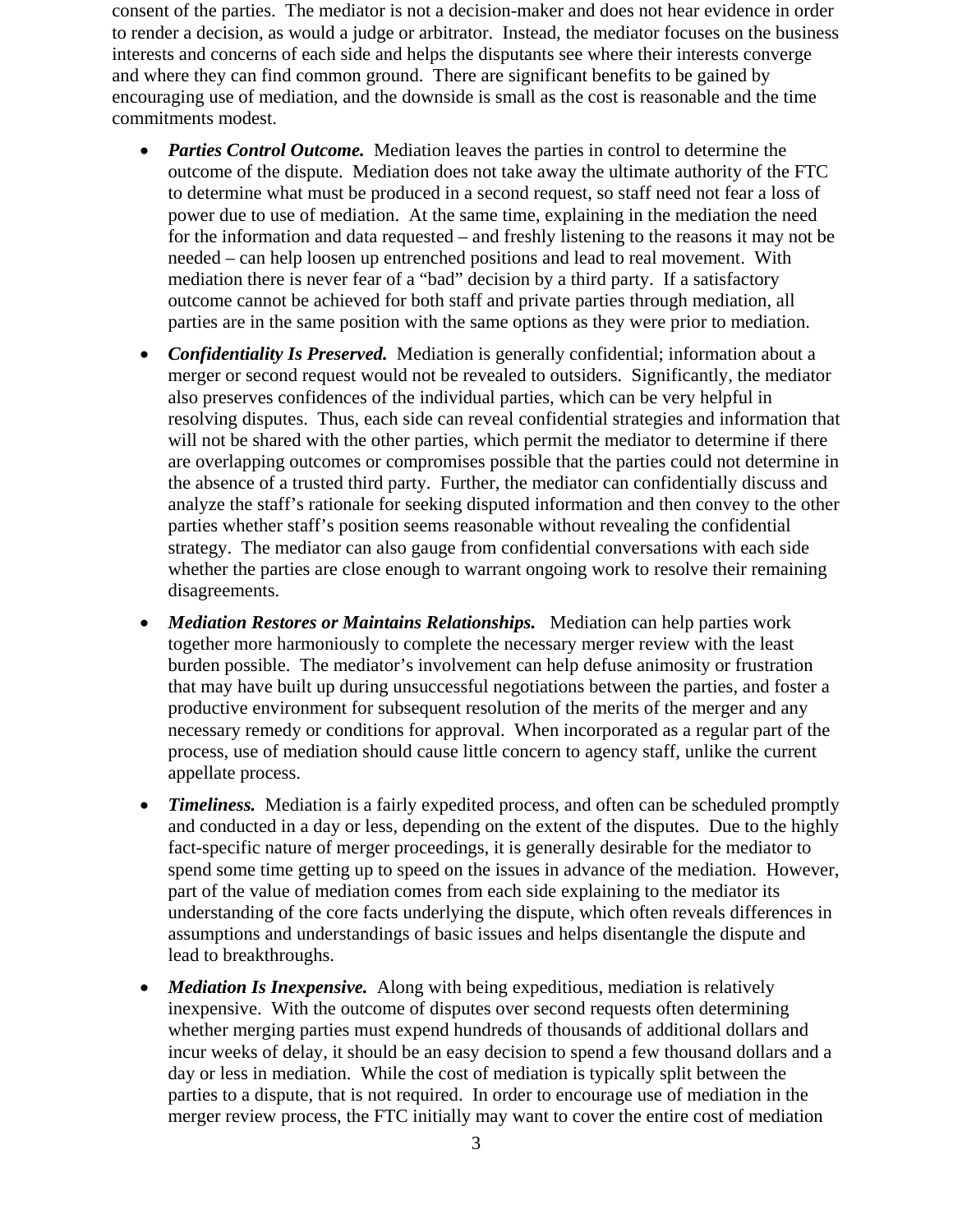and proactively propose mediation whenever it is clear that negotiations are stuck and the parties are frustrated by the process. The source of payment does not impact how the mediator is chosen, and certainly should not impact the mediator's professional neutrality. It would nonetheless be possible to use a payment mechanism to prevent the mediator from learning the source of funding.

• *Superior Outcome Likely.* Finally, the biggest benefit of mediation is its likelihood of producing a better outcome than other means of resolving disputes. Mediation works to find solutions that satisfy the legitimate interests of the parties to the greatest extent possible, rather than choosing a winner and a loser based on the positions presented, as other processes tend to do. Even when it cannot resolve every aspect of a dispute, mediation often can sufficiently narrow the issues to make it well worth the effort invested, and can yield even greater dividends as the merger analysis proceeds by minimizing animosity and establishing a foundation for future cooperation between staff and the merging parties.

Some of the core principles of mediation – such as the key point of focusing on the parties' interests and getting away from bargaining positions – are often incorporated by sophisticated parties in negotiations. The value added by a mediator when disputes cannot be resolved through direct negotiations is to help parties get beyond the issues blocking resolution in order to achieve the best possible outcome for both the agency and the private parties.

## **Proposal for Using Mediation to Resolve Second Request Disputes**

Due to its many benefits, mediation is becoming increasingly popular for resolving a wide range of complex disputes, including antitrust and other commercial matters. The FTC should take proactive steps to encourage use of mediation when needed in merger investigations in order to resolve disputes in a more satisfactory and efficient manner. Incorporating mediation in the second request process would help the Commission better fulfill its mission and produce excellent results with less friction and hostility.

- *FTC Initiation of Mediation.* The FTC should adopt a policy of having staff affirmatively propose mediation whenever discussions or negotiations with the merging parties over the second request are not reaching a satisfactory outcome and frustration is mounting. The agency could institute a screening procedure for all second requests to ensure that mediation is offered whenever it might be beneficial. In addition, the FTC could help spur use of mediation initially by offering to pay the full costs of mediation, although it is desirable always to permit the other participants to split the cost of mediation if they wish. While some initial reluctance among FTC staff is possible, experience would quickly help staff become comfortable with the process and see the benefits to the agency as well as the private sector.
- *Pilot Project Helpful.* Creation of a pilot project for mediating second request disputes would be a desirable step. Mediation could be used in five or ten cases to resolve second request disputes and then an analysis conducted to determine the outcome and satisfaction with the process by agency staff attorneys and private parties. This feedback could be used to make any adjustments needed, and to publicize the mediation process within the antitrust bar (with appropriate steps to avoid revealing any confidential information).
- *Permit Private Initiation.* The FTC should also indicate its willingness to participate in mediation when requested to do so by a private party to resolve disputes that arise in the merger investigation process. As discussed above, mediation could greatly help to address the serious concerns of the antitrust bar with the second request process.